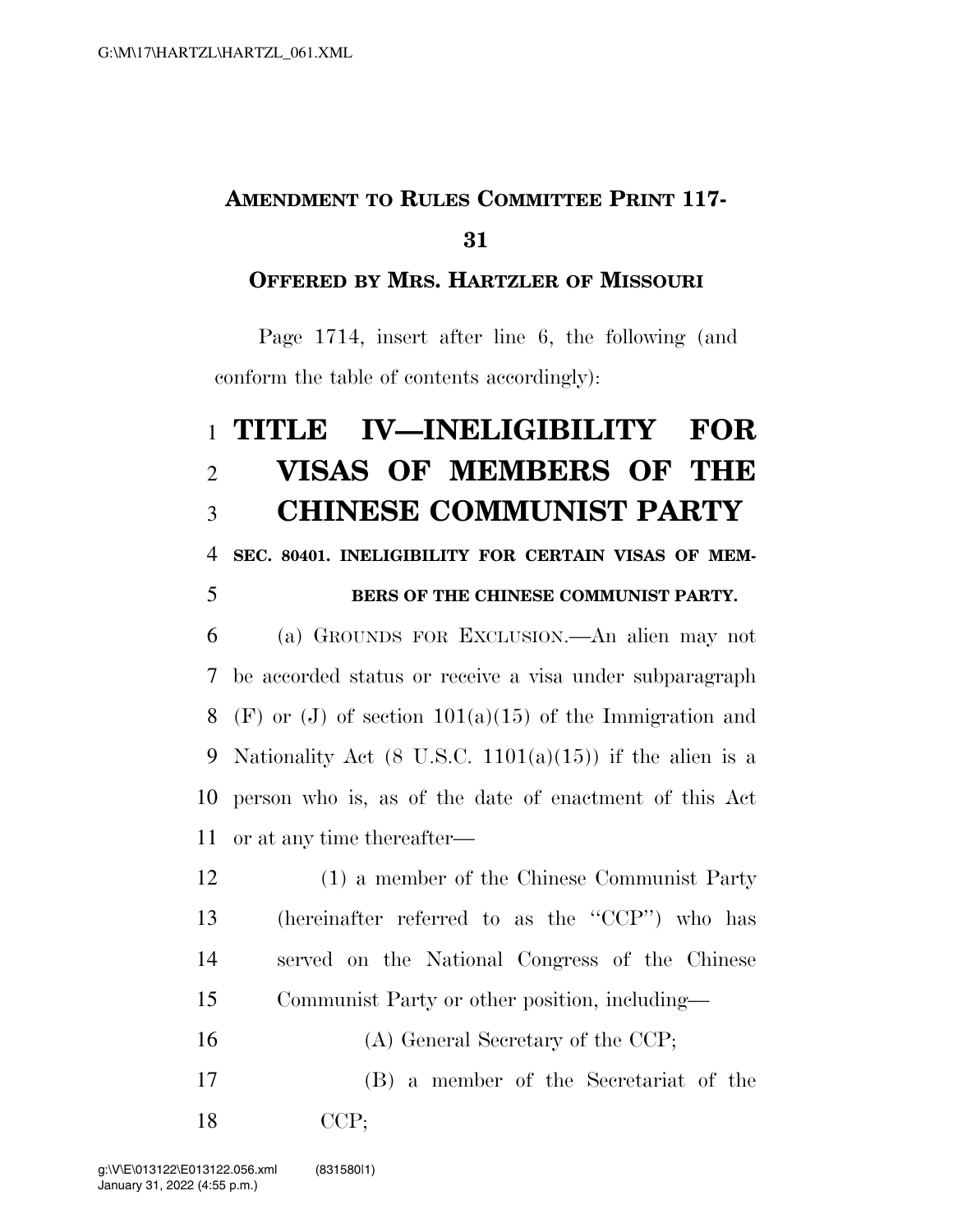| $\mathbf{1}$   | (C) a member of the Political Bureau                         |
|----------------|--------------------------------------------------------------|
| $\overline{2}$ | Standing Committee;                                          |
| 3              | (D) a member of the Political Bureau of                      |
| $\overline{4}$ | the CCP Central Committee;                                   |
| 5              | (E) a member of the CCP Central Com-                         |
| 6              | mittee;                                                      |
| $\tau$         | (F) a member of the Central Military                         |
| 8              | Commission;                                                  |
| 9              | (G) a member of the Central Commission                       |
| 10             | for Discipline Inspection; or                                |
| 11             | (H) a member of the National People's                        |
| 12             | Congress; or                                                 |
| 13             | $(2)$ a family member of a person described in               |
| 14             | paragraph $(1)$ .                                            |
| 15             | (b) FAMILY MEMBER.—For purposes of this section,             |
| 16             | the term "family member" means, with respect to a per-       |
| 17             | son, that person's spouse, child, parent, sibling, or grand- |
|                | 18 child.                                                    |
| 19             | (c) EXCEPTION TO COMPLY WITH UNITED NATIONS                  |
| 20             | HEADQUARTERS AGREEMENT.—Subsection (a) shall not             |
| 21             | apply to an individual if admitting the individual to the    |
| 22             | United States is necessary to permit the United States       |
| 23             | to comply with the Agreement between the United Nations      |
| 24             | and the United States of America regarding the Head-         |
| 25             | quarters of the United Nations, signed June 26, 1947,        |